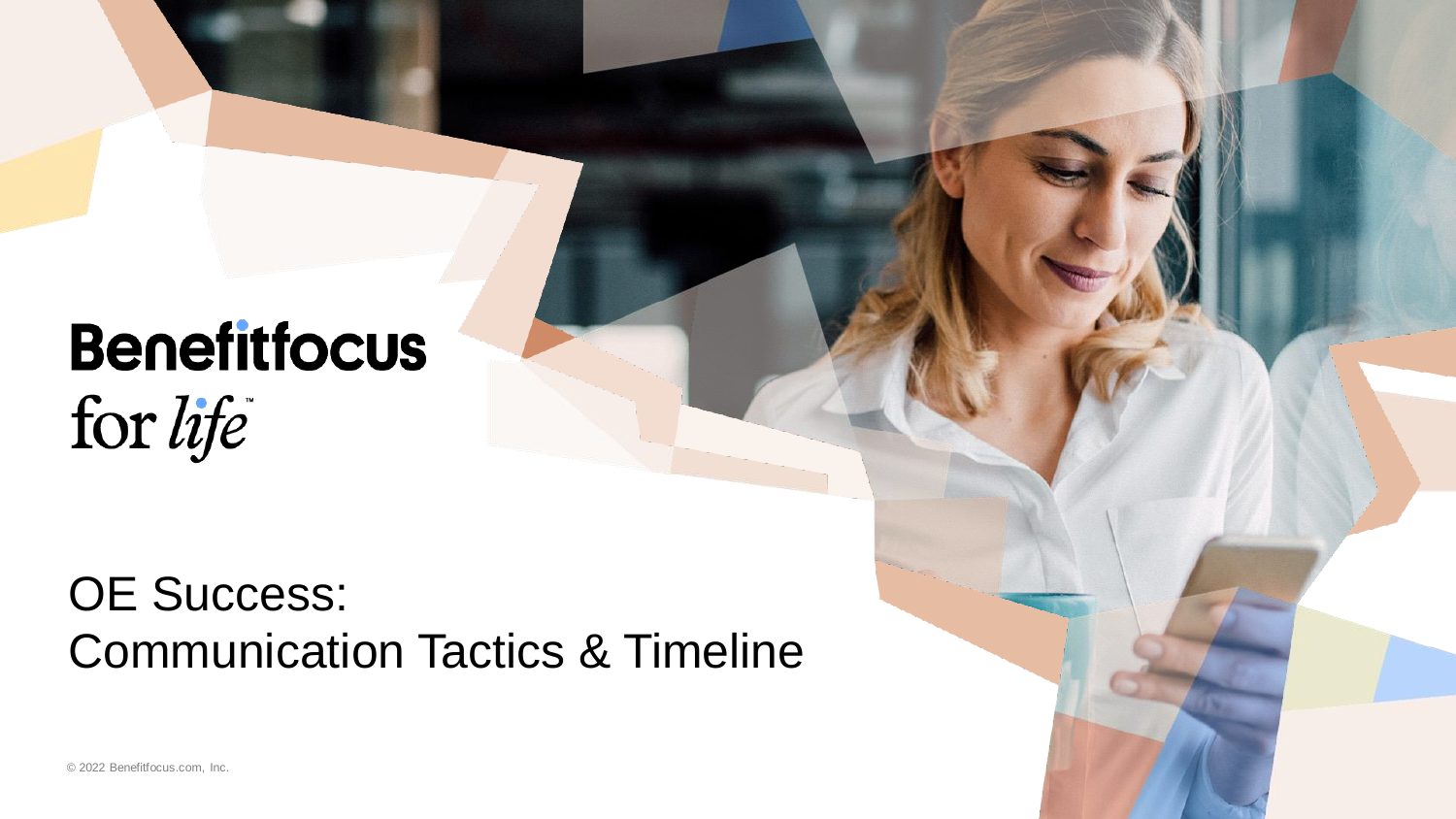### Determining the Right Approach

### **How do you determine the best communication tactics to use for your audience(s)?**

Take an insightful approach with an **Impact vs. Effort Matrix**, an exercise that helps you compare tactics based on the level of effort or cost to its impact.

Use the template on the next slide to familiarize yourself with the matrix. Then, it's your turn to build your own.

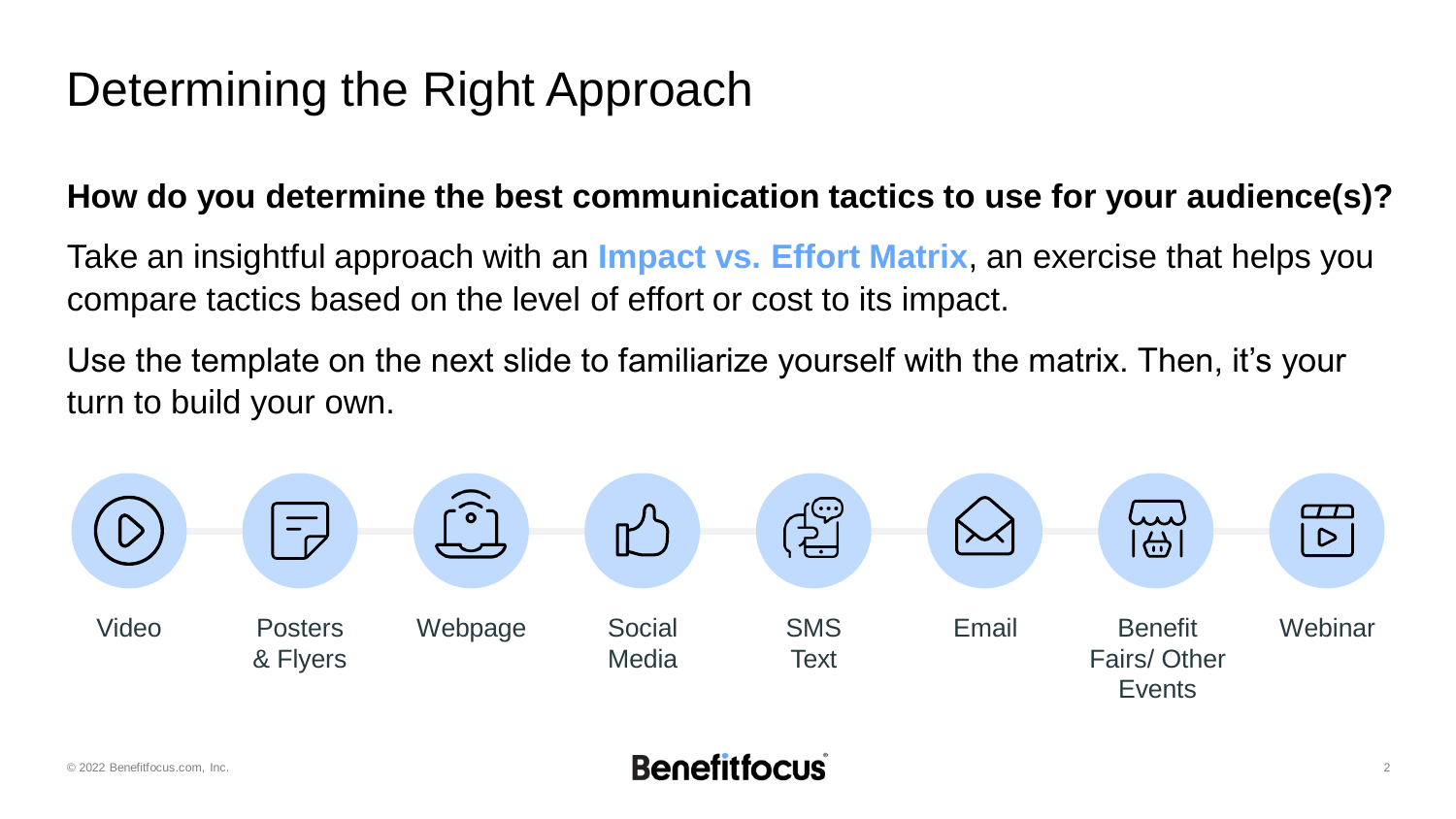#### IMPACT

### **Impact vs. Effort Matrix**

Here is how you should approach each quadrant of the matrix:



Tactics that have a far-reaching impact with minimal effort.

**Example:** Sending a text message to all employees with OE dates



Tactics that are easy to execute on, but don't have as big of an impact.

**Example:** Posting flyers in the break room

#### **High Impact/High Effort**  *(Requires Planning & Budget)*

Tactics that are higher effort on your part, but ultimately have far-reaching impact.

> **Example:** Hosting a Benefits Fair

**Benefits Communication Matrix**

**Low Impact/High Effort** *(Not Worth It)*

Tactics that you don't see enough, if any, return on.

**Example:** Mailing packets to employees' homes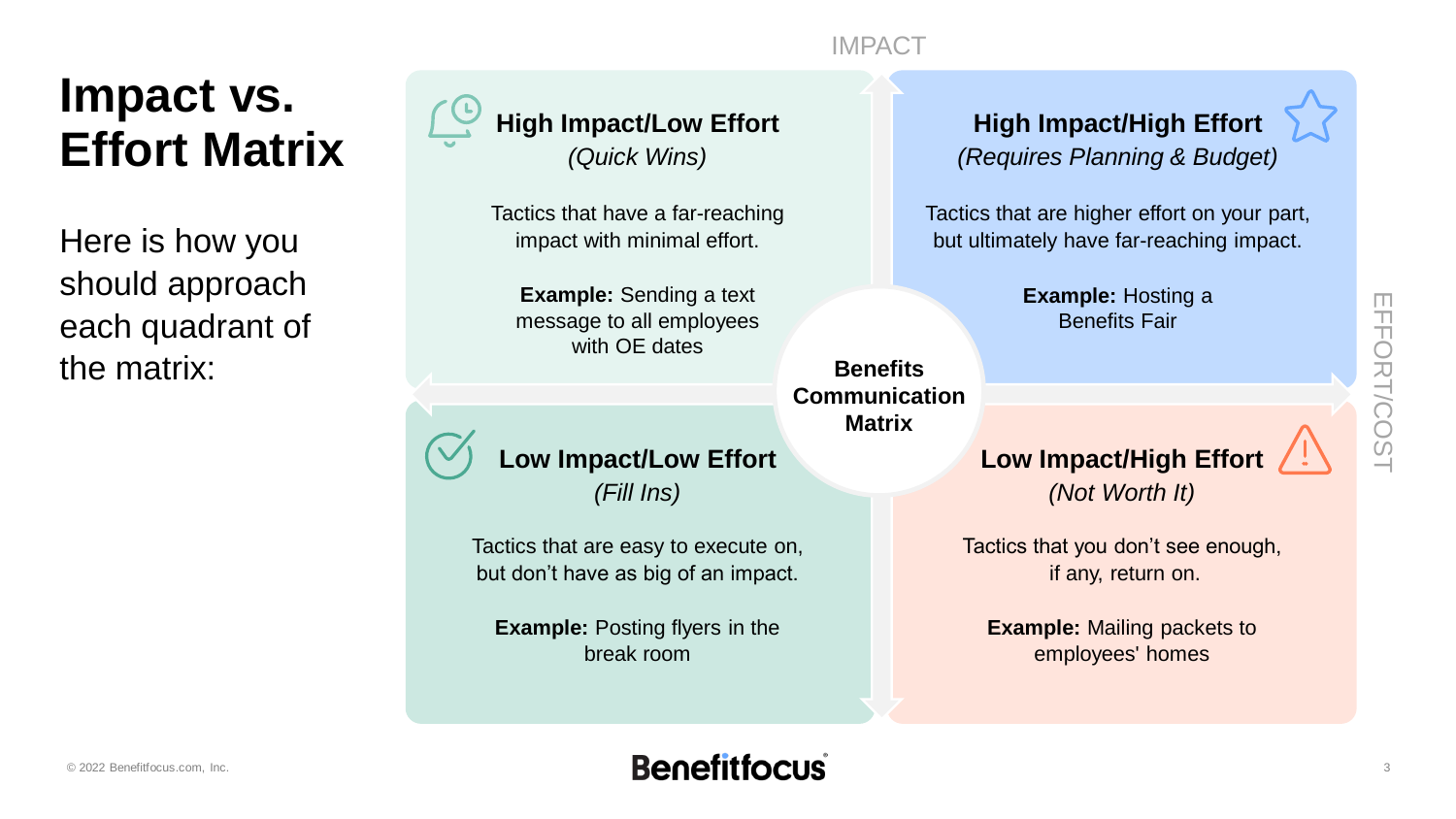#### IMPACT

**Now it's your turn!**

Map out the tactics you currently use on the matrix:

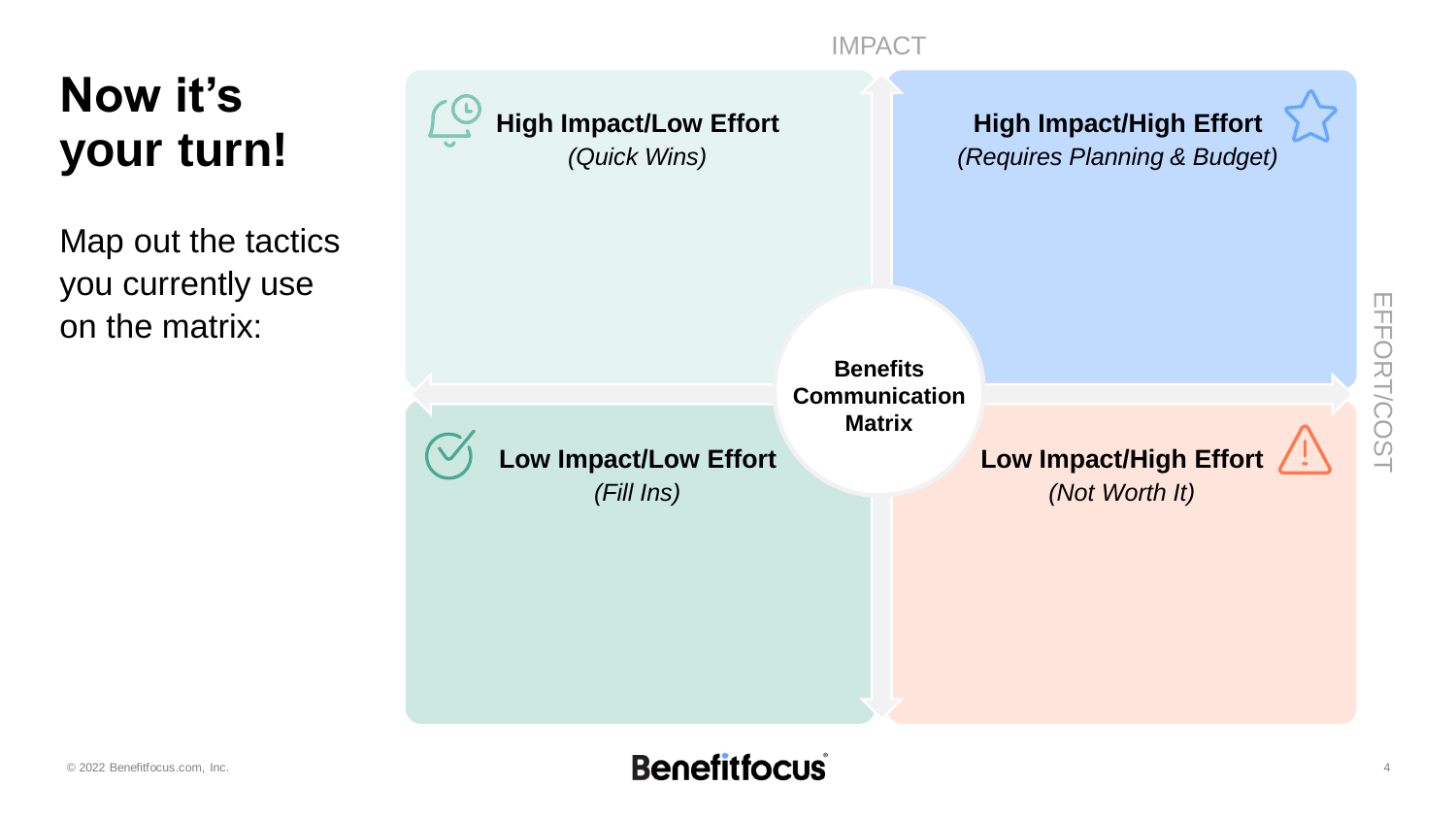## Open Enrollment Communication Timeline

*Set deadlines for executing tactics by mapping them out in a timeline.*

Depending on the size or variation of your audience and objectives, you could have multiple messages across your communications campaign. By outlining your communication tactics in a timeline, you have an organized set of deadlines with a plan of action for each message.

Find an example of an open enrollment communications campaign plan mapped out by three different audience segments on the next slide. Then, it's your turn!

*Instructions: Think about your top three workforce segments. Then, based on the matrix you designed*  earlier, map out your communication tactics in the timeline for each audience by week leading up to, during *and post-open enrollment.* 



**Check out this guide to creating your timeline: [T-Minus Schedule for Open Enrollment](https://www.benefitfocus.com/resources/guide/t-minus-schedule-open-enrollment)**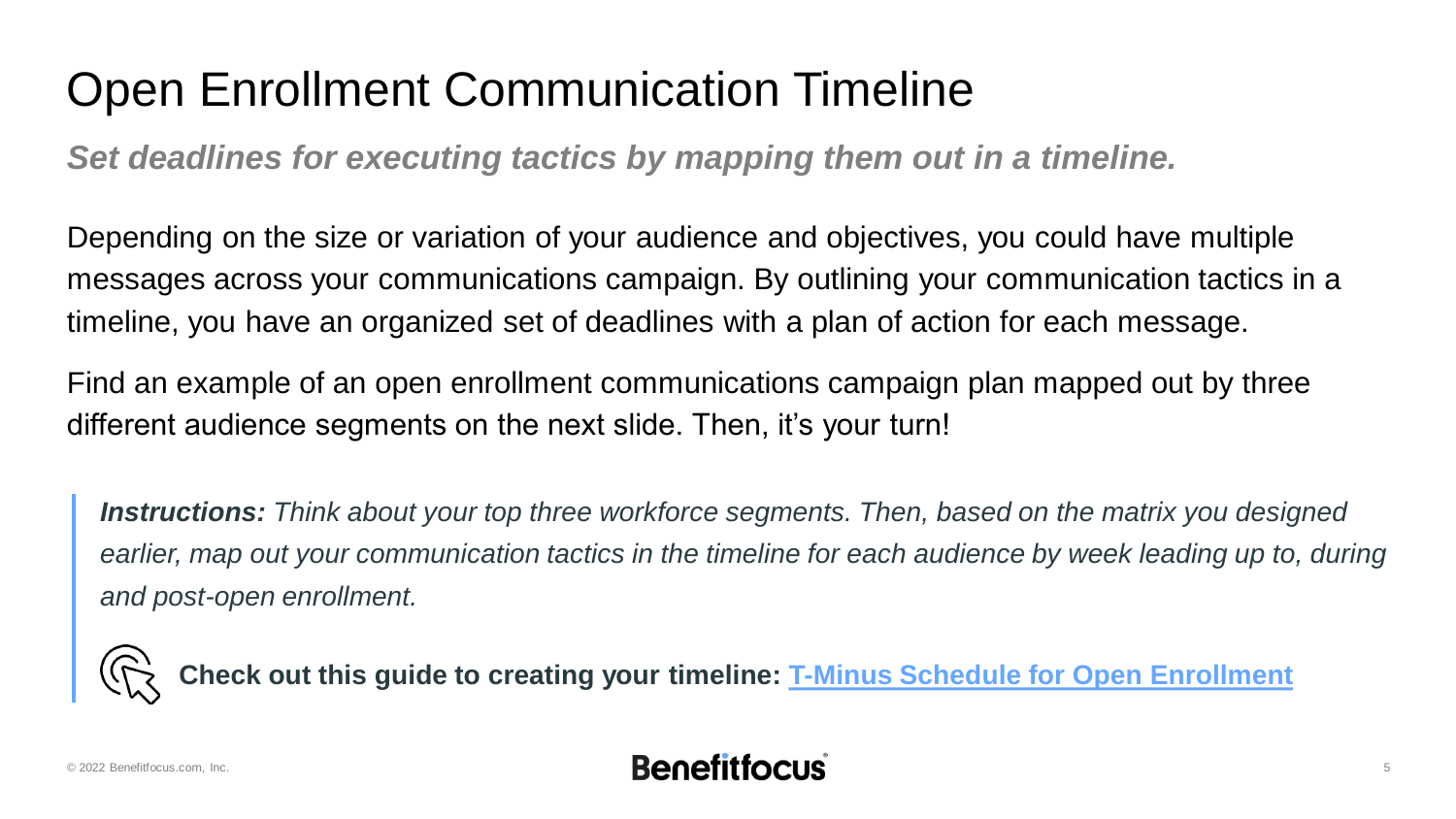## Example: Open Enrollment Communication Timeline

|                                                        | <b>4 Weeks</b><br><b>Before OE</b>        | 3 Weeks<br><b>Before OE</b>         | 2 Weeks<br><b>Before OE</b> | 1 Week<br><b>Before OE</b> | OE:<br><b>Week1</b>                      | OE:<br><b>Week 2</b> | 1 Week<br><b>Post-OE</b>       |
|--------------------------------------------------------|-------------------------------------------|-------------------------------------|-----------------------------|----------------------------|------------------------------------------|----------------------|--------------------------------|
| <b>Segment 1</b><br><b>Millennials</b>                 | $\widehat{\mathbb{C}}$                    | $\Box$<br>$\boxed{\triangleright}$  | <b>EST</b>                  | $\bigotimes$               | ද්ධු<br>$\mathbb{R}^{3}$<br>$\bigotimes$ |                      | $\bigotimes$<br>$\mathbb{L}^3$ |
| <b>Segment 2</b><br><b>Baby</b><br><b>Boomers</b>      | $\widehat{[\mathcal{C}]}$<br>$\bigotimes$ | $\left  \frac{1}{\sqrt{2}} \right $ | <b>ES</b>                   | $\bigotimes$               | $\bigotimes$                             | $\bigotimes$         | $\mathbb{L}$<br>$\leftarrow$   |
| <b>Segment 3</b><br><b>Retail</b><br><b>Associates</b> | <u>်)</u><br>$\bigotimes$                 | $\left(\mathsf{D}\right)$           | $\mathbb{E}$                | $\bigotimes$               | ි<br>$\mathbb{R}^{3}$<br>$\sum$          | $\bowtie$            | $\mathbb{L}$<br>$\sim$         |